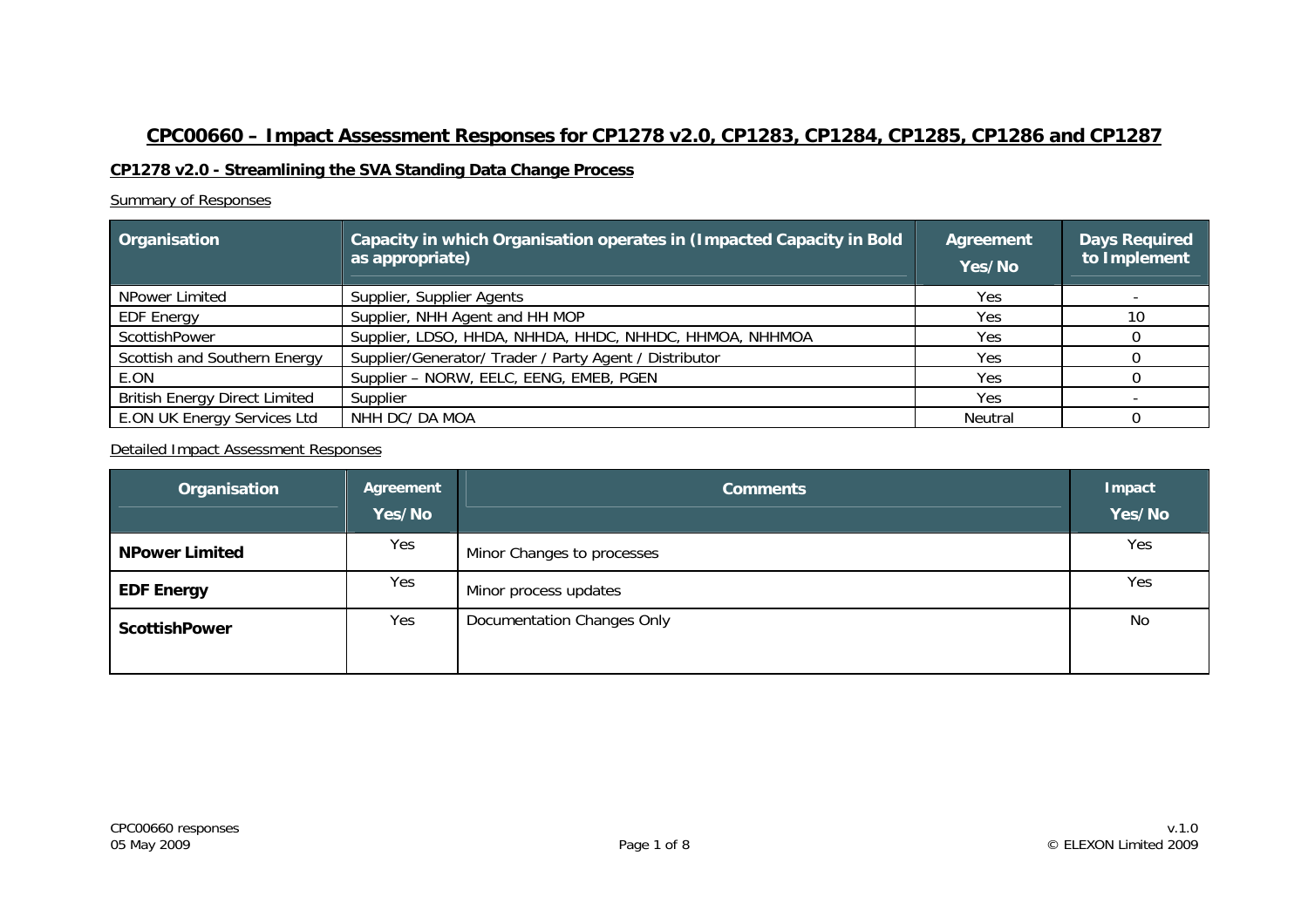### **CP1283 - Revisions to data correction processes in BSCP18**

#### **Summary of Responses**

| Organisation                 | Capacity in which Organisation operates in (Impacted Capacity in Bold<br>as appropriate) | Agreement<br>Yes/No | <b>Days Required</b><br>to Implement |
|------------------------------|------------------------------------------------------------------------------------------|---------------------|--------------------------------------|
| NPower Limited               | Supplier, Supplier Agents                                                                | Yes                 |                                      |
| ScottishPower                | Supplier, LDSO, HHDA, NHHDA, HHDC, NHHDC, HHMOA, NHHMOA                                  | Yes                 |                                      |
| Scottish and Southern Energy | Supplier/Generator/ Trader / Party Agent / Distributor                                   | <b>Yes</b>          |                                      |
| E.ON                         | Supplier - NORW, EELC, EENG, EMEB, PGEN                                                  | <b>Yes</b>          |                                      |
| <b>EDF Energy</b>            | Supplier, NHH Agent and HH MOP                                                           | Neutral             |                                      |
| E.ON UK Energy Services Ltd  | NHH DC/ DA MOA                                                                           | Neutral             |                                      |

| Organisation         | Agreement<br>Yes/No | <b>Comments</b>                                                                                                                                                                    | Impact<br>Yes/No |
|----------------------|---------------------|------------------------------------------------------------------------------------------------------------------------------------------------------------------------------------|------------------|
| <b>ScottishPower</b> | Yes.                | Capacity in which Organisation is impacted : Generator<br>Impact on Organisation (e.g. systems/process changes) Minor internal<br>process and documentation changes.               | <b>Yes</b>       |
|                      |                     | How much Implementation Notification is required from receipt of<br>approved redline text changes?<br>5<br>Would implementation in the proposed Release have an adverse impact? No |                  |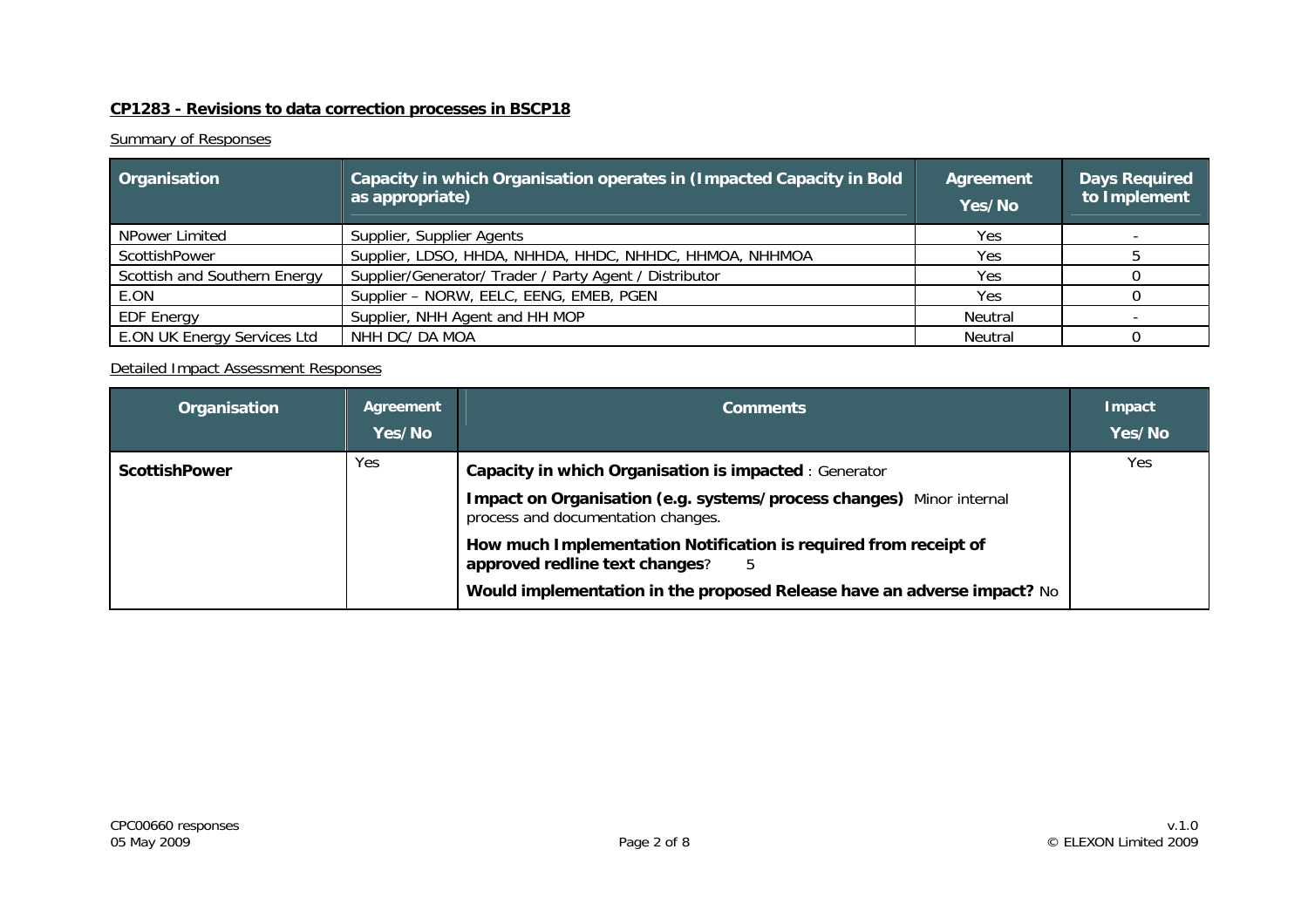# **CP1284 - Ability for Third Parties to raise Change Proposals and replacement of energywatch with National Consumer Council.**

**Summary of Responses** 

| Organisation                         | Capacity in which Organisation operates in (Impacted Capacity in Bold<br>as appropriate) | Agreement<br>Yes/No | <b>Days Required</b><br>to Implement |
|--------------------------------------|------------------------------------------------------------------------------------------|---------------------|--------------------------------------|
| NPower Limited                       | Supplier, Supplier Agents                                                                | Yes                 |                                      |
| <b>EDF Energy</b>                    | Supplier, NHH Agent and HH MOP                                                           | Yes.                |                                      |
| ScottishPower                        | Supplier, LDSO, HHDA, NHHDA, HHDC, NHHDC, HHMOA, NHHMOA                                  | Yes                 |                                      |
| Scottish and Southern Energy         | Supplier/Generator/ Trader / Party Agent / Distributor                                   | Yes/No              |                                      |
| E.ON                                 | Supplier - NORW, EELC, EENG, EMEB, PGEN                                                  | Yes.                |                                      |
| Western Power Distribution           | LDSO                                                                                     | Yes.                |                                      |
| <b>British Energy Direct Limited</b> | Supplier                                                                                 | No.                 |                                      |
| E.ON UK Energy Services Ltd          | NHH DC/ DA MOA                                                                           | Neutral             |                                      |

| Organisation                                  | Agreement<br>Yes/No | <b>Comments</b>                                                                                                                                                                                                                                                                                                | <b>Impact</b><br>Yes/No |
|-----------------------------------------------|---------------------|----------------------------------------------------------------------------------------------------------------------------------------------------------------------------------------------------------------------------------------------------------------------------------------------------------------|-------------------------|
| <b>NPower Limited</b>                         | Yes                 | We agree with both sets of changes proposed but feel that this should have been<br>raised as 2 separate CPs; one for the housekeeping changes (including replacement of<br>Energy refs) and one for the change to allow 3rd parties to raise CPs                                                               | No.                     |
| <b>ScottishPower</b>                          | Yes                 | Documentation Changes Only                                                                                                                                                                                                                                                                                     | yes                     |
| <b>Scottish and Southern</b><br><b>Energy</b> | Yes/No              | We agree with the changes to replace references to energywatch with National<br>Consumer Council.<br>However, with regards to the ability for third parties raising Change Proposals, we<br>believe that it would be sensible to leave this until we have the outcome of Ofgem's<br>Code of Governance Review. | No                      |
| <b>British Energy</b>                         | No.                 | Agree with the CP with regards to replacing all references to Energywatch with<br>National Consumer Council.<br>However, hesitant to agree the CP because of the terminology included within the                                                                                                               |                         |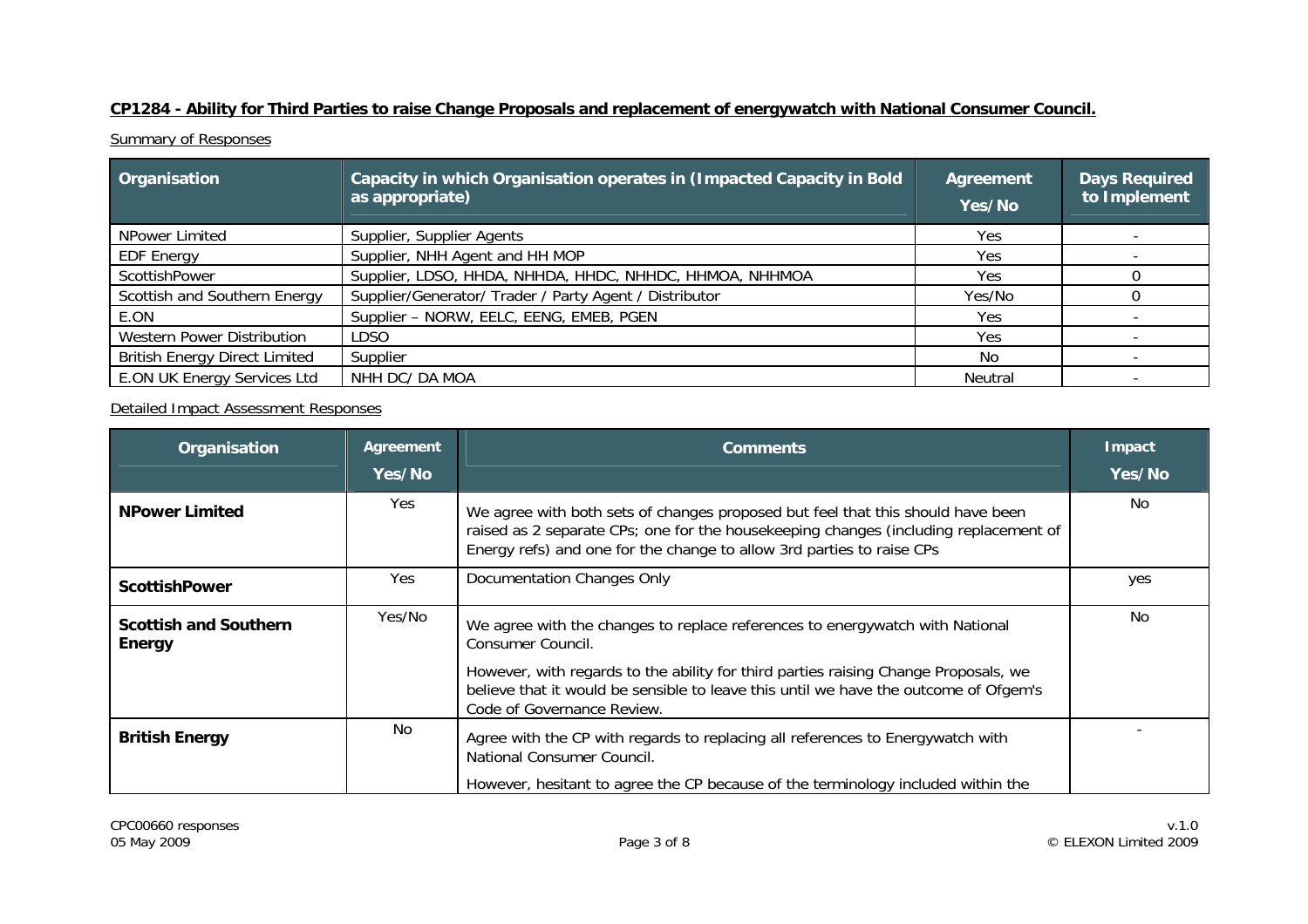| I section 'Parties designated by the Authority', where it states'Ofgem to designate a     |  |
|-------------------------------------------------------------------------------------------|--|
|                                                                                           |  |
| third party with Distributed Interests to be able to raise BSC modifications'. The term   |  |
| 'third party' is not defined and is too general, provoking concerns that this could       |  |
| potentially result in Change Proposals being raised from a wide range of 'third parties'. |  |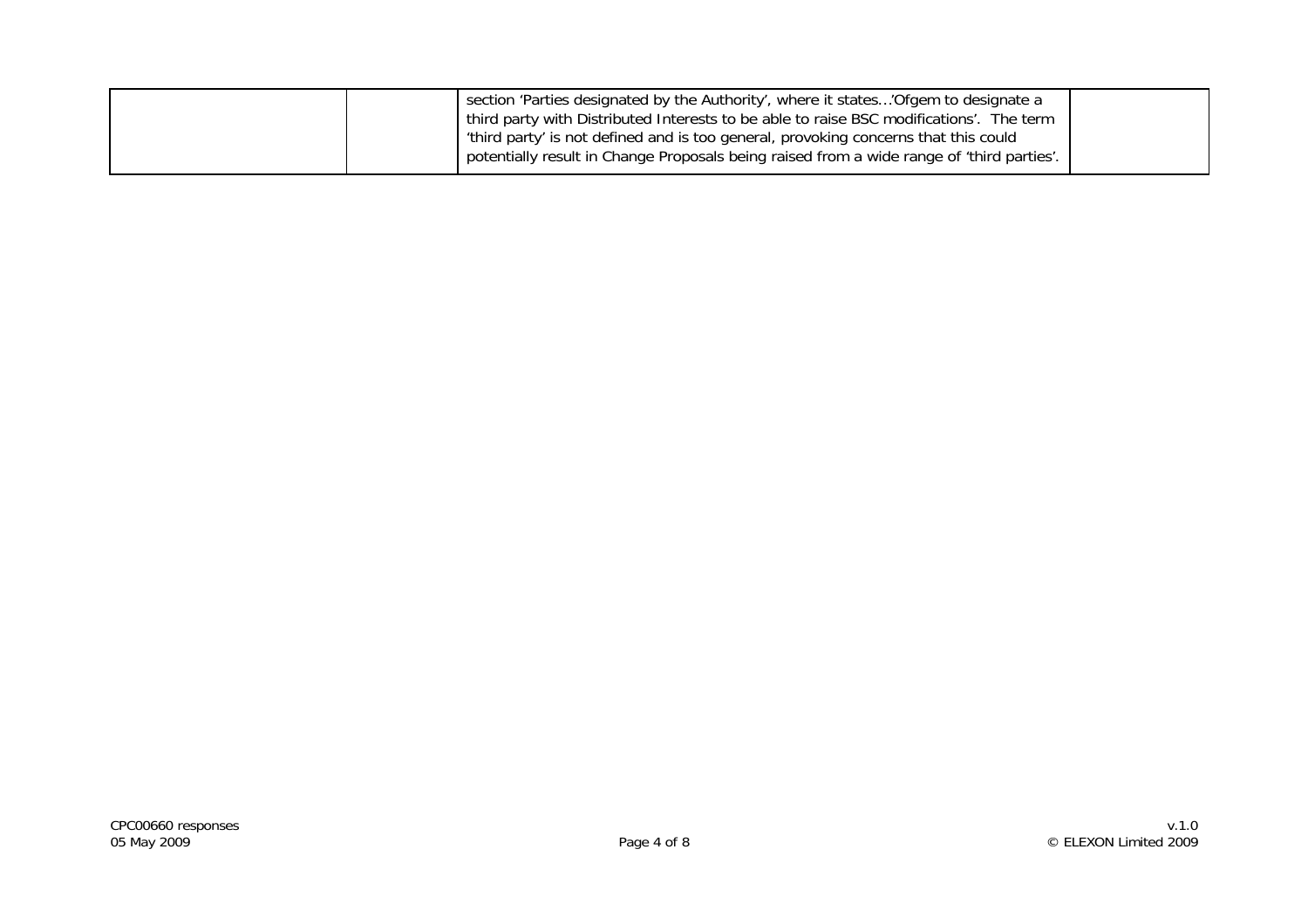#### **CP1285 - Unmetered Supplies: Clarification of Central Management System Requirements**

#### **Summary of Responses**

| Organisation                         | Capacity in which Organisation operates in (Impacted Capacity in Bold<br>as appropriate) | Agreement<br>Yes/No | Days Required<br>to Implement |
|--------------------------------------|------------------------------------------------------------------------------------------|---------------------|-------------------------------|
| Western Power Distribution           | LDSO                                                                                     | <b>Yes</b>          | 180                           |
| Power Data Associates                | Meter Administrator                                                                      | <b>Yes</b>          |                               |
| NPower Limited                       | Supplier, Supplier Agents                                                                | Yes                 |                               |
| <b>EDF Energy</b>                    | Supplier, NHH Agent and HH MOP                                                           | Yes.                |                               |
| ScottishPower                        | Supplier, LDSO, HHDA, NHHDA, HHDC, NHHDC, HHMOA, NHHMOA                                  | Yes.                | 30                            |
| Scottish and Southern Energy         | Supplier/Generator/ Trader / Party Agent / Distributor                                   | Yes                 |                               |
| E.ON                                 | Supplier - NORW, EELC, EENG, EMEB, PGEN                                                  | Yes.                |                               |
| <b>British Energy Direct Limited</b> | Supplier                                                                                 | <b>Yes</b>          |                               |
| E.ON UK Energy Services Ltd          | NHH DC/ DA MOA                                                                           | Neutral             |                               |

| Organisation                      | Agreement<br>Yes/No | <b>Comments</b>                                                                                                                                                                                                                                                                                                                                                                                                                                                                                                                                                                                                                                                                            | Impact<br>Yes/No |
|-----------------------------------|---------------------|--------------------------------------------------------------------------------------------------------------------------------------------------------------------------------------------------------------------------------------------------------------------------------------------------------------------------------------------------------------------------------------------------------------------------------------------------------------------------------------------------------------------------------------------------------------------------------------------------------------------------------------------------------------------------------------------|------------------|
| <b>Western Power Distribution</b> | Yes                 | <b>Impact on Organisation</b> (e.g. systems/process changes): Our system is capable of<br>supporting CMS but we will require some further I.T. work to get the comms links<br>working. We will then need to carry out extensive testing.<br>Would implementation in the proposed Release have an adverse impact?<br>(please state impact) Yes, potentially. We normally require 6 months notice to<br>schedule, implement and test when I.T work is needed and implementation in<br>November would not provide this. We would prefer a February 2010 implementation.<br>Please provide details of the associated costs on your organisation to<br>implement the change. We estimate £5000. | Yes              |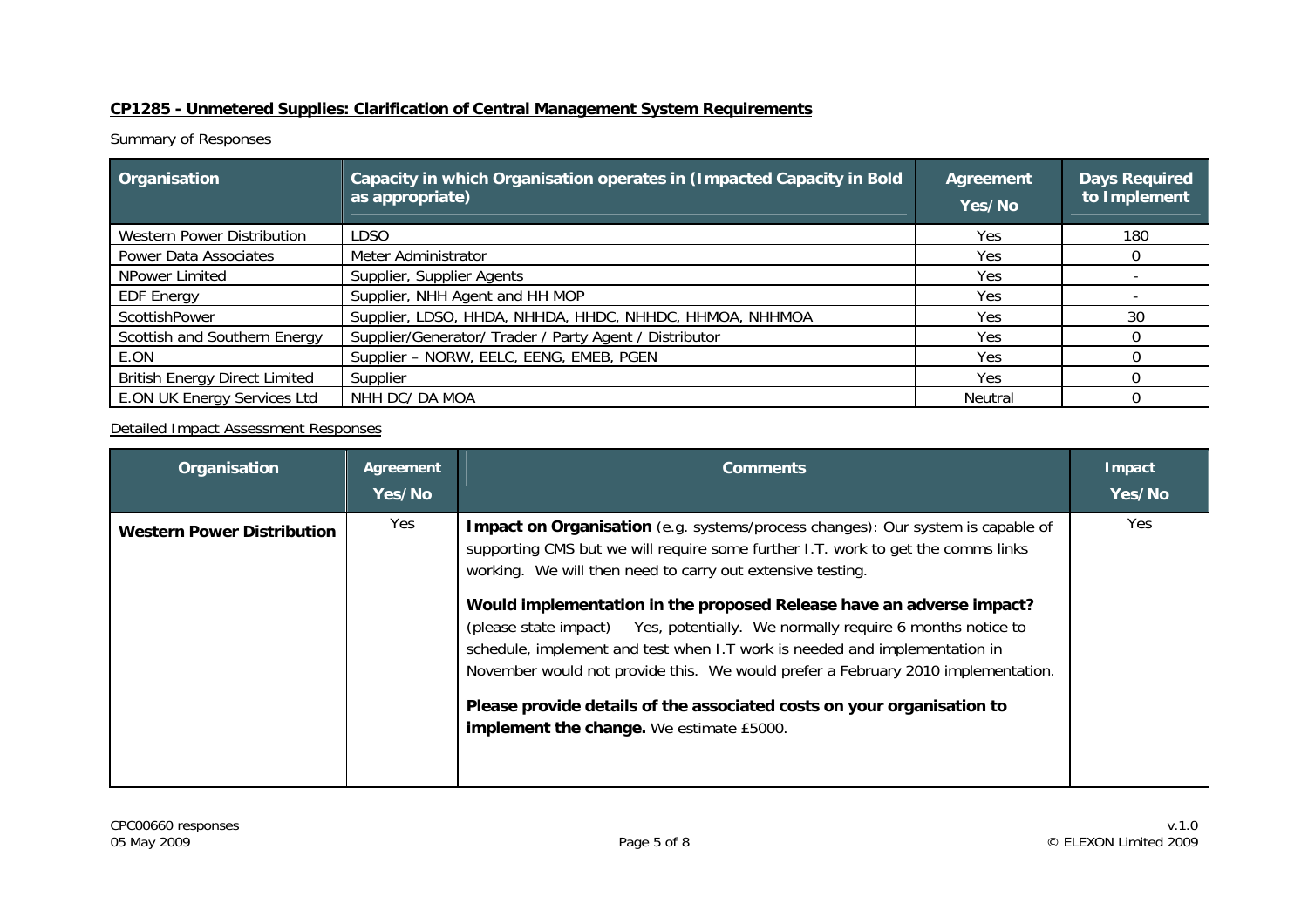| <b>Power Data Associates</b>                  | Yes | This change will benefit the CMS arrangements by providing clarity to the industry as<br>well as helping to "future proof" against larger CMS controlled inventories.<br>Capacity in which Organisation is impacted: As a CMS capable MA we process<br>the event log file from the CMS and also the control file from the UMSO. We are also<br>involved in discussions with manufacturers regarding the use of the information flags.<br>Impact on Organisation: Lailoken will be required to process the extra "N"s in the<br>event log file and control file. This is a very minor change.<br>Implementation: 0 - These proposed changes are textual changes to the BSCP in<br>order to reflect the operational reality. All of the CMSs that we are aware of have<br>already incorporated these changes, based on the current ELEXON guidance note to<br>CMS manufacturers. These are very minor changes to implement, Lailoken already<br>being able to process the extra file lines required.<br>Would implementation in the proposed Release have an adverse impact?<br><b>None</b><br><b>Comments:</b> This is a straight forward and simple change which benefits CMS and the<br>UMS industry. | No  |
|-----------------------------------------------|-----|--------------------------------------------------------------------------------------------------------------------------------------------------------------------------------------------------------------------------------------------------------------------------------------------------------------------------------------------------------------------------------------------------------------------------------------------------------------------------------------------------------------------------------------------------------------------------------------------------------------------------------------------------------------------------------------------------------------------------------------------------------------------------------------------------------------------------------------------------------------------------------------------------------------------------------------------------------------------------------------------------------------------------------------------------------------------------------------------------------------------------------------------------------------------------------------------------------|-----|
| <b>ScottishPower</b>                          | Yes | Impact on Organisation's Systems and/or Processes? No<br>Capacity in which Organisation is impacted: UMSO<br>Impact on Organisation: Though we have answered 'no' above as ScottishPower<br>do not currently have any customers using CMS either as a Supplier or an UMSO, if we<br>were to begin offering CMS it would potentially have an impact on systems. However<br>it is envisaged that any impact would be minor.<br>No. of Calendar Days 30<br>Would implementation in the proposed Release have an adverse impact? No                                                                                                                                                                                                                                                                                                                                                                                                                                                                                                                                                                                                                                                                        | Yes |
| <b>Scottish and Southern</b><br><b>Energy</b> | Yes | Minimal changes to processes                                                                                                                                                                                                                                                                                                                                                                                                                                                                                                                                                                                                                                                                                                                                                                                                                                                                                                                                                                                                                                                                                                                                                                           | Yes |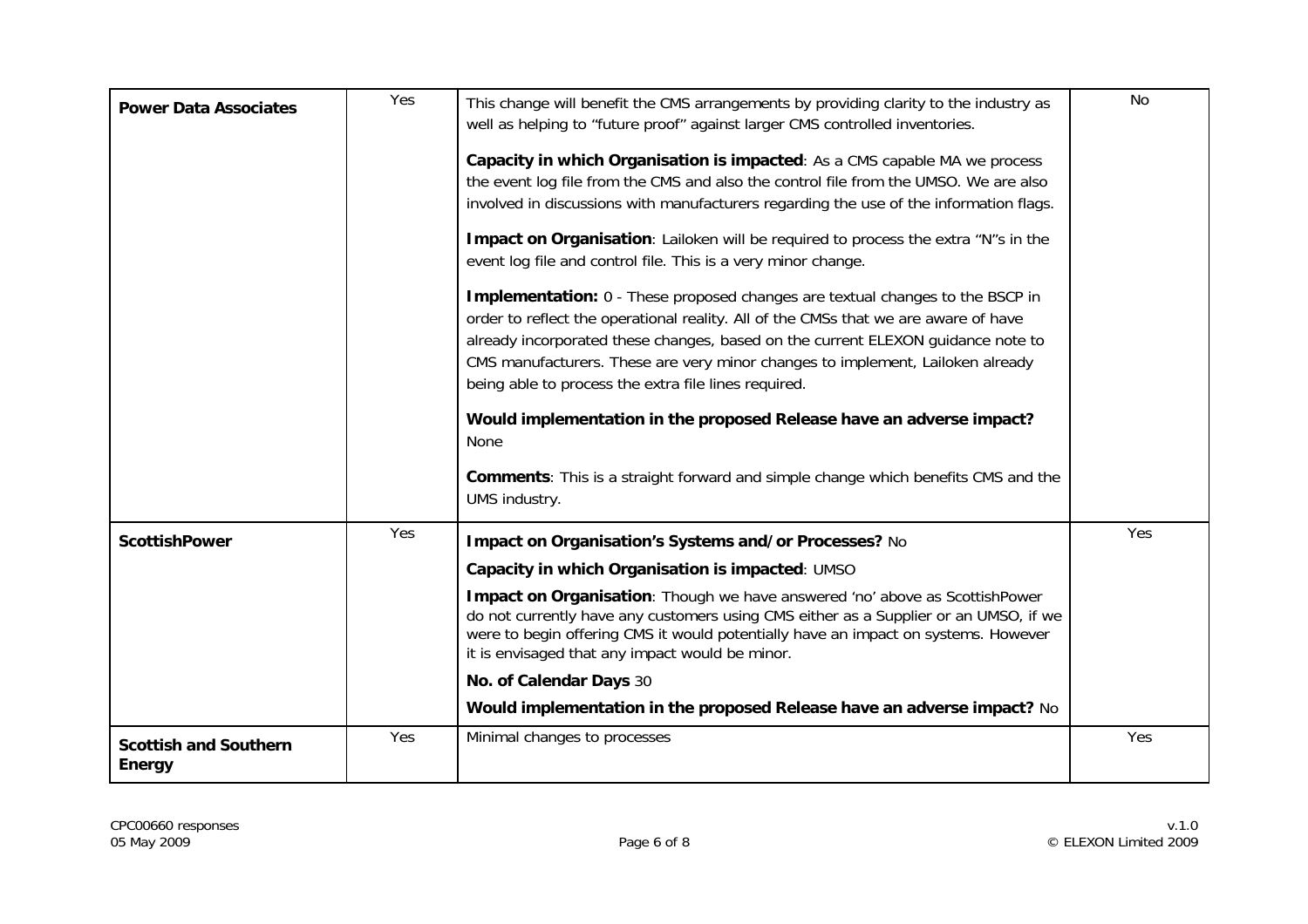### **CP1286 - BSCP18 Operational Review: Additional flag in Transmission Company's BOAL file to indicate an amended Bid-Offer Acceptance**

**Summary of Responses** 

| Organisation                 | Capacity in which Organisation operates in (Impacted Capacity in Bold<br>as appropriate) | Agreement<br>Yes/No | <b>Days Required</b><br>to Implement |
|------------------------------|------------------------------------------------------------------------------------------|---------------------|--------------------------------------|
| NPower Limited               | Supplier, Supplier Agents                                                                | Yes                 |                                      |
| ScottishPower                | Supplier, LDSO, HHDA, NHHDA, HHDC, NHHDC, HHMOA, NHHMOA                                  | Yes                 |                                      |
| Scottish and Southern Energy | Supplier/Generator/ Trader / Party Agent / Distributor                                   | <b>Yes</b>          |                                      |
| E.ON                         | Supplier - NORW, EELC, EENG, EMEB, PGEN                                                  | Yes                 |                                      |
| E.ON UK Energy Services Ltd  | NHH DC/ DA MOA                                                                           | Neutral             |                                      |

Detailed Impact Assessment Responses

No detailed comments were received